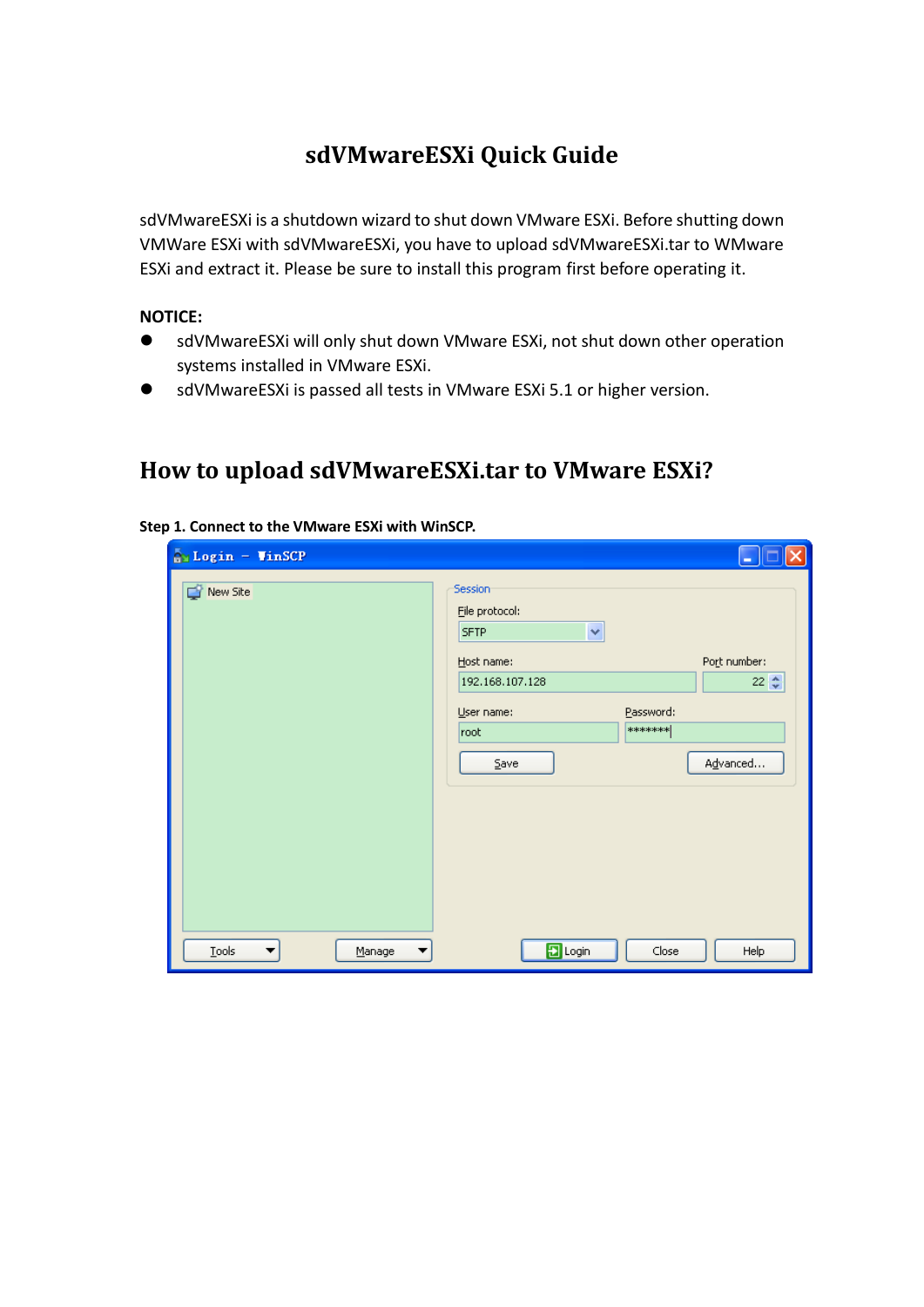| <b>Ay VIvare ESXi - root@192.168.107.128 - VinSCP</b>                      |                                                                              | L IDI                                                    |  |  |  |  |  |  |  |  |
|----------------------------------------------------------------------------|------------------------------------------------------------------------------|----------------------------------------------------------|--|--|--|--|--|--|--|--|
| Local Mark Files Commands Session Options Remote Help                      |                                                                              |                                                          |  |  |  |  |  |  |  |  |
|                                                                            |                                                                              |                                                          |  |  |  |  |  |  |  |  |
| 中居 Synchronize 国 ア 同 後 同 命 Queue v Transfer Settings Default<br>$-16$      |                                                                              |                                                          |  |  |  |  |  |  |  |  |
| root@192.168.107.128 F New Session                                         |                                                                              |                                                          |  |  |  |  |  |  |  |  |
| 「名団↓→→→ 自由介名 Barndriles Ba<br>SaF: 本地磁盘<br>$\Box$ <root></root>            |                                                                              |                                                          |  |  |  |  |  |  |  |  |
| Gi Upload Gi Z Edit X & C Properties B G H H H V                           | <b>B</b> Download B Z Edit X A B Properties <b>B B</b> I <b>H</b> E <b>V</b> |                                                          |  |  |  |  |  |  |  |  |
| F:\VMware ESXi                                                             |                                                                              |                                                          |  |  |  |  |  |  |  |  |
| Name -<br>Size Type<br>Changed                                             | Name 4                                                                       | Size Changed<br>Rights                                   |  |  |  |  |  |  |  |  |
| Parent directory<br>$2015 - 11 - 24$<br>Đ.                                 | b.                                                                           | 2015-11-24 星期二 下 rwxr-xr-x                               |  |  |  |  |  |  |  |  |
| sdVMwareESXi Quick Guide.docx<br>444 KB Microsoft Word<br>$2015 - 11 - 24$ | altbootbank                                                                  | 2015-11-24 星期二 下 rwxrwxrwx                               |  |  |  |  |  |  |  |  |
| sdVMwareESXi.tar<br>39 KB WinRAR 压缩文件<br>$2015 - 11 - 24$                  | ∩bin                                                                         | 2015-11-24 星期二 下 rwxr-xr-x                               |  |  |  |  |  |  |  |  |
|                                                                            | bootbank                                                                     | 2015-11-24 星期二 下 rwxrwxrwx                               |  |  |  |  |  |  |  |  |
|                                                                            | dev                                                                          | 2015-11-24 星期二 下 rwxr-xr-x                               |  |  |  |  |  |  |  |  |
|                                                                            | <b>C</b> etc                                                                 | 2015-11-24 星期二 下 rwxr-xr-x                               |  |  |  |  |  |  |  |  |
|                                                                            | <b>E</b> lib                                                                 | 2015-11-24 星期二 下 rwxr-xr-x                               |  |  |  |  |  |  |  |  |
|                                                                            | <b>21ib64</b>                                                                | 2015-11-24 星期二 下 rwxr-xr-x                               |  |  |  |  |  |  |  |  |
|                                                                            | an locker                                                                    | 2015-11-24 星期二 下 rwxrwxrwx                               |  |  |  |  |  |  |  |  |
|                                                                            | <b>O</b> nbr                                                                 | 2015-11-24 星期二 下 rwxr-xr-x                               |  |  |  |  |  |  |  |  |
|                                                                            | nopt                                                                         | 2015-11-24 星期二 下 rwxr-xr-x                               |  |  |  |  |  |  |  |  |
|                                                                            | proc                                                                         | 2015-11-24 星期二 下 rwxr-xr-x                               |  |  |  |  |  |  |  |  |
|                                                                            | a productLocker                                                              | 2015-11-24 星期二 下 rwxrwxrwx                               |  |  |  |  |  |  |  |  |
|                                                                            | <b>R</b> isbin                                                               | 2015-8-31 星期一 下<br>rwxrwxrwx                             |  |  |  |  |  |  |  |  |
|                                                                            | scratch                                                                      | 2015-11-24 星期二 下 rwxrwxrwx                               |  |  |  |  |  |  |  |  |
|                                                                            | an store                                                                     | 2015-11-24 星期二 下 rwxrwxrwx                               |  |  |  |  |  |  |  |  |
|                                                                            | tardisks                                                                     | 2015-11-24 星期二 下 rwxr-xr-x                               |  |  |  |  |  |  |  |  |
|                                                                            | tardisks. noauto                                                             | 2015-11-24 星期二 下 rwxr-xr-x                               |  |  |  |  |  |  |  |  |
|                                                                            | <b>E</b> tmp                                                                 | 2015-11-24 星期二 下 rwxrwxrwt<br>2015-11-24 星期二 下 rwxr-xr-x |  |  |  |  |  |  |  |  |
|                                                                            | ∩usr                                                                         | 2015-11-24 星期二 下 rwxr-xr-x                               |  |  |  |  |  |  |  |  |
|                                                                            | ∩िvar                                                                        | 2015-11-24 星期二 下 rwxr-xr-x                               |  |  |  |  |  |  |  |  |
|                                                                            | $\bigcap$ vn fs<br><b>The Villages</b>                                       | 2015-11-24 星期二 下 rwxr-xr-x                               |  |  |  |  |  |  |  |  |
|                                                                            | Bootpart.gz                                                                  | 324 KB 2015-8-31 星期一 下<br>$r = r - r$                    |  |  |  |  |  |  |  |  |
|                                                                            | local. tgz                                                                   | 15 KB 2015-11-24 星期二 下 r-x------                         |  |  |  |  |  |  |  |  |
|                                                                            | on upgrade                                                                   | 1 KB 2015-8-31 星期一 下<br>rwxrwxrwx                        |  |  |  |  |  |  |  |  |
| ≺                                                                          | $\rightarrow$                                                                | $\rightarrow$                                            |  |  |  |  |  |  |  |  |
| 444 KB of 482 KB in 1 of 2<br>1 hidden                                     | 0 B of 338 KB in 0 of 25                                                     | 2 hidden                                                 |  |  |  |  |  |  |  |  |
|                                                                            |                                                                              |                                                          |  |  |  |  |  |  |  |  |
|                                                                            |                                                                              | SFTP-3<br>0:03:21                                        |  |  |  |  |  |  |  |  |

**Step 2. Open the folder "/vmfs/volumes/datastore1" on the right window as below:**

| - 10<br>$\frac{1}{2}$ 5653b520-8bd62a87-2120-000c2965babc - root@192.168.107.128 - VinSCP                                                                                                |                                         |               |  |  |  |  |  |  |  |
|------------------------------------------------------------------------------------------------------------------------------------------------------------------------------------------|-----------------------------------------|---------------|--|--|--|--|--|--|--|
| Local Mark Files Commands Session Options Remote Help                                                                                                                                    |                                         |               |  |  |  |  |  |  |  |
| <b>田島阜</b> Synchronize   ■ 『图画』 ●   ■ 图 Queue ▼   Transfer Settings Default<br>$\blacksquare$                                                                                            |                                         |               |  |  |  |  |  |  |  |
| root@192.168.107.128 F New Session                                                                                                                                                       |                                         |               |  |  |  |  |  |  |  |
| - · 겸7 :← → · · · □□□ △ 2 : 2。<br> ○5653b520-8bd6;   <sup>各</sup> त   ← → →   <mark>白 面 介 2</mark>   全 Find Files   <mark>९</mark><br>SP: 本地磁盘                                           |                                         |               |  |  |  |  |  |  |  |
| Giupload Gi Z Edit X & C Properties B G H H H V<br>  200wnload 2   2 Edit X of Co Properties   白 同   田 回 図                                                                               |                                         |               |  |  |  |  |  |  |  |
| F:\VMware ESXi<br>/wmfs/volumes/5653b520-8bd62a87-2120-000c2965babc                                                                                                                      |                                         |               |  |  |  |  |  |  |  |
| Name $-$<br>Size Type<br>Changed                                                                                                                                                         | Size Changed<br>Name $-$                | Rights        |  |  |  |  |  |  |  |
| $2015 - 11 - 24$<br>Parent directory<br>$\bullet$ .<br>SdVMwareESXi Quick Guide.docx<br>445 KB Microsoft Word<br>2015-11-24<br>sdVMwareESXi.tar<br>39 KB WinRAR 压缩文件<br>$2015 - 11 - 24$ | 2015-11-24 星期二 下 rwxr-xr-x<br>$\bullet$ |               |  |  |  |  |  |  |  |
| $\rightarrow$<br>₹                                                                                                                                                                       | $\overline{\mathbf{R}}$                 | $\rightarrow$ |  |  |  |  |  |  |  |
| 445 KB of 483 KB in 1 of 2<br>1 hidden                                                                                                                                                   | 0 B of 0 B in 0 of 0                    | 7 hidden      |  |  |  |  |  |  |  |
|                                                                                                                                                                                          | $SFTP-3$                                | 0:03:57       |  |  |  |  |  |  |  |

**Step 3. Drag the sdVMwareESXi.tar from the left window to the right window and the upload is complete.**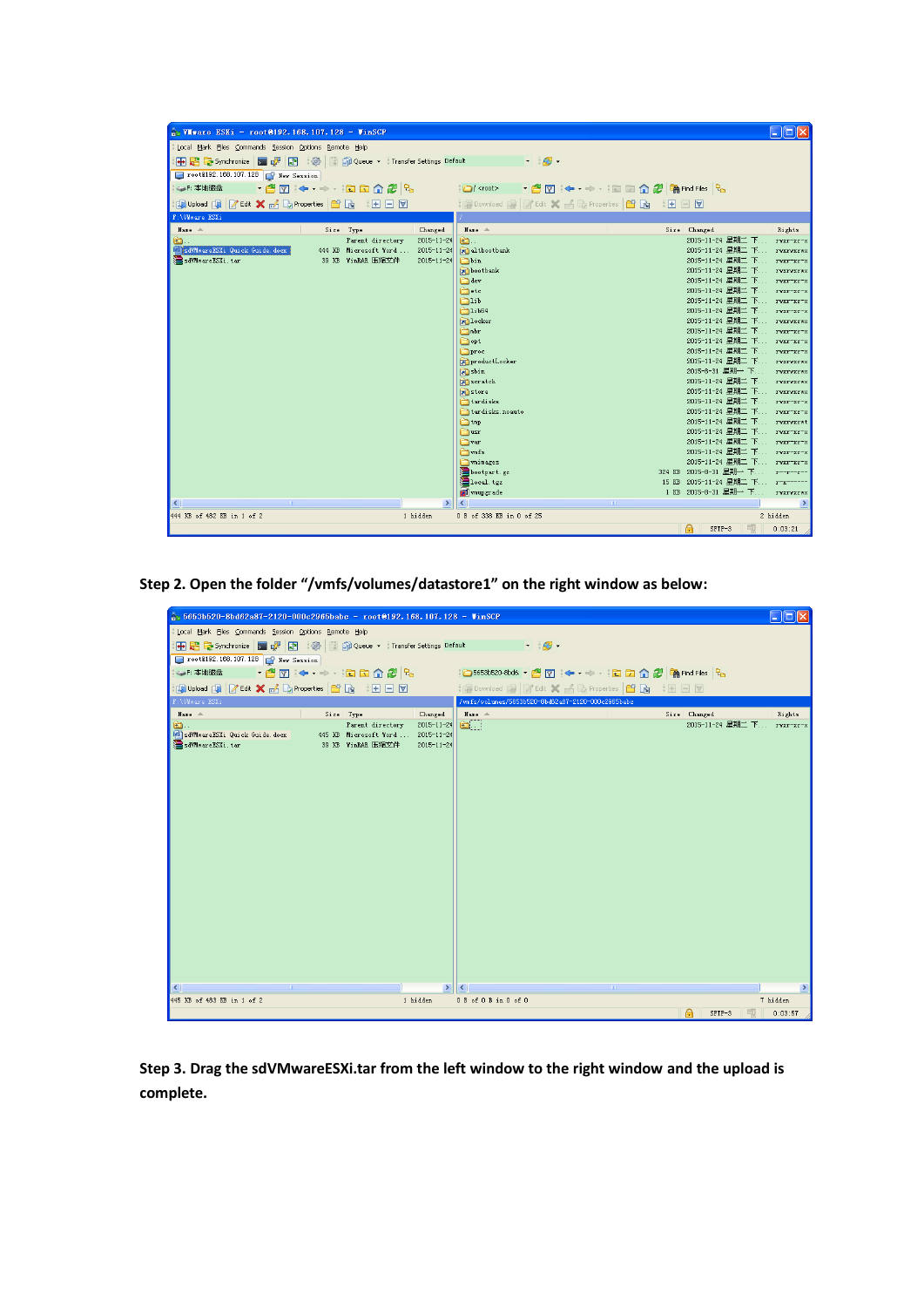| $5653b520-8b462a87-2120-000c2965babc$ - root@192.168.107.128 - VinSCP                                                    |                                                                |                                                          |                                                   |                                                               | <u>. In</u>   |  |  |  |
|--------------------------------------------------------------------------------------------------------------------------|----------------------------------------------------------------|----------------------------------------------------------|---------------------------------------------------|---------------------------------------------------------------|---------------|--|--|--|
| Local Mark Files Commands Session Options Remote Help                                                                    |                                                                |                                                          |                                                   |                                                               |               |  |  |  |
| <b>⊞BB</b> Synchronize ■ P B 第 1卷 图 @ Queue ▼ Transfer Settings Default<br>$\blacksquare$                                |                                                                |                                                          |                                                   |                                                               |               |  |  |  |
| root@192.168.107.128   New Session                                                                                       |                                                                |                                                          |                                                   |                                                               |               |  |  |  |
| ○5653b520-8bd6;   <sup>29</sup> 17   ← · → ·   <mark>白 白 介 2</mark>   A Find Files   <mark>9</mark><br>SP: 本地磁盘          |                                                                |                                                          |                                                   |                                                               |               |  |  |  |
| <b>Bupload BE ZEdit X of De Properties   DE BE E E DE DE</b><br>  2 Download 2   2 Edit X nd Do Properties   白 同   田 □ 回 |                                                                |                                                          |                                                   |                                                               |               |  |  |  |
| F:\VMware ESXi                                                                                                           |                                                                |                                                          | /wmfs/volumes/5653b520-8bd62a87-2120-000c2965babc |                                                               |               |  |  |  |
| Name -                                                                                                                   | Size Type                                                      | Changed                                                  | Name -                                            | Size Changed                                                  | Rights        |  |  |  |
| ð.<br>W sdVMwareESXi Quick Guide.docx<br>sdVMwareESXi.tar                                                                | Parent directory<br>447 KB Microsoft Word<br>39 KB WinRAR 压缩文件 | $2015 - 11 - 24$<br>$2015 - 11 - 24$<br>$2015 - 11 - 24$ | $\blacksquare$<br>sdVMwareESXi.tar                | 2015-11-24 星期二 下 rwxr-xr-x<br>39 KB 2015-11-24 星期二 下 rw-r--r- |               |  |  |  |
|                                                                                                                          |                                                                |                                                          |                                                   |                                                               |               |  |  |  |
|                                                                                                                          |                                                                |                                                          |                                                   |                                                               |               |  |  |  |
|                                                                                                                          |                                                                |                                                          |                                                   |                                                               |               |  |  |  |
|                                                                                                                          |                                                                |                                                          |                                                   |                                                               |               |  |  |  |
|                                                                                                                          |                                                                |                                                          |                                                   |                                                               |               |  |  |  |
|                                                                                                                          |                                                                |                                                          |                                                   |                                                               |               |  |  |  |
|                                                                                                                          |                                                                | $\rightarrow$                                            | ∣⊀                                                |                                                               | $\rightarrow$ |  |  |  |
| 0 B of 485 KB in 0 of 2                                                                                                  |                                                                | 1 hidden                                                 | 0 B of 39, 424 B in 0 of 1                        |                                                               | 7 hidden      |  |  |  |
|                                                                                                                          |                                                                |                                                          |                                                   | $\theta$<br>SFTP-3                                            | 0:04:10       |  |  |  |

# **How to extract sdVMwareESXi.tar?**

**Step 1. Open PuTTY on WinSCP.**

| <b>A VIvare ESXi - root@192.168.107.128 - VinSCP</b>                          |                                |  |  |  |  |  |  |
|-------------------------------------------------------------------------------|--------------------------------|--|--|--|--|--|--|
| Local Mark Eiles Commands Session Options Remote Help                         |                                |  |  |  |  |  |  |
| 田島阜 Synchronize   国品画   100   国品 Queue ▼   Transfer Settings Default          | $\blacksquare$                 |  |  |  |  |  |  |
|                                                                               |                                |  |  |  |  |  |  |
| <b>FET + + EEAZL</b><br>。 SF: 本地磁盘                                            |                                |  |  |  |  |  |  |
| <b>is Upload B &amp; Edit X of D</b> Properties <b>B &amp; I F</b> F <b>V</b> | <b>Download R Z Edit X M L</b> |  |  |  |  |  |  |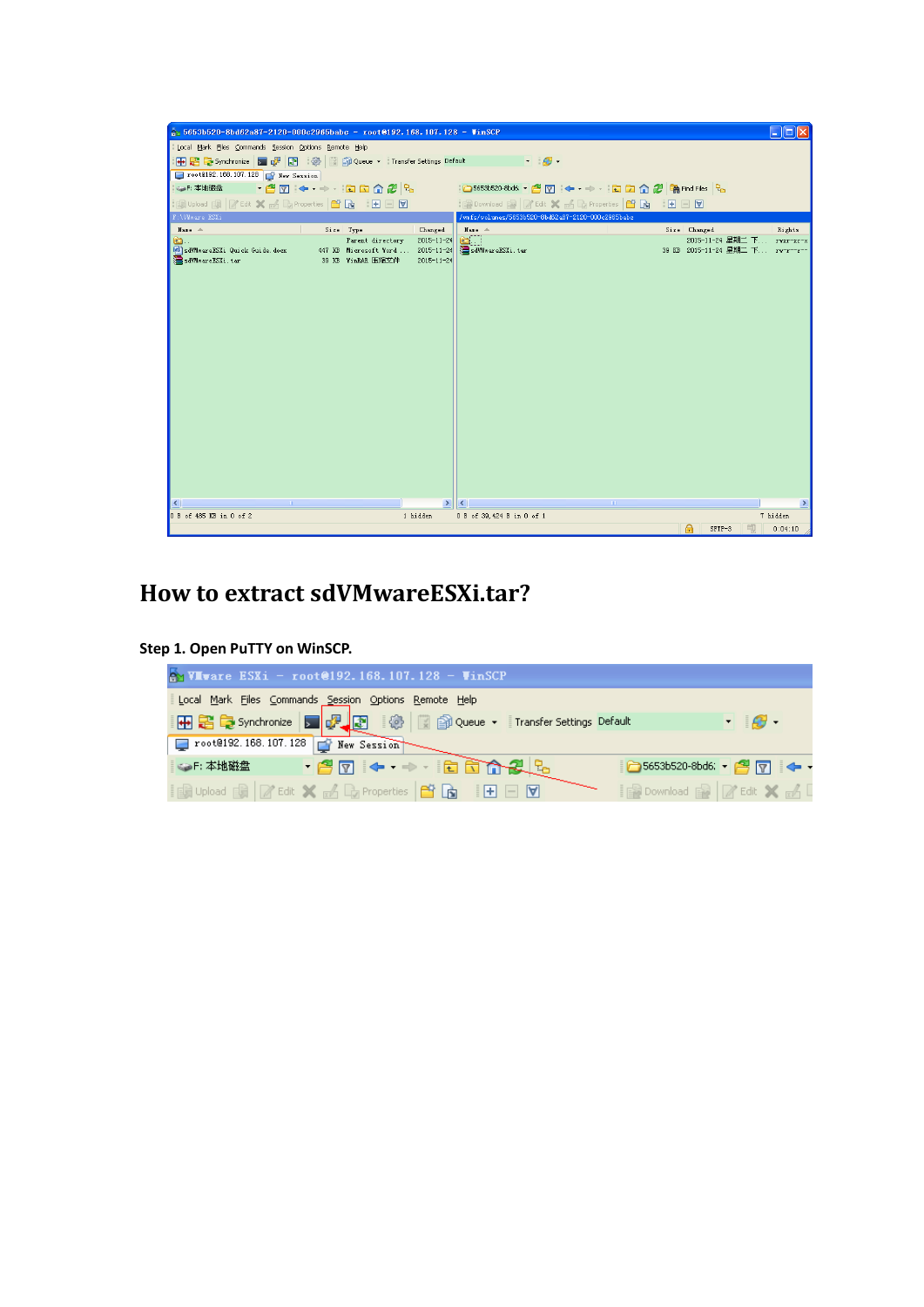

**Step 2. Type "cd /vmfs/volumes/datastore1/" to enter into datastore1 folder.**

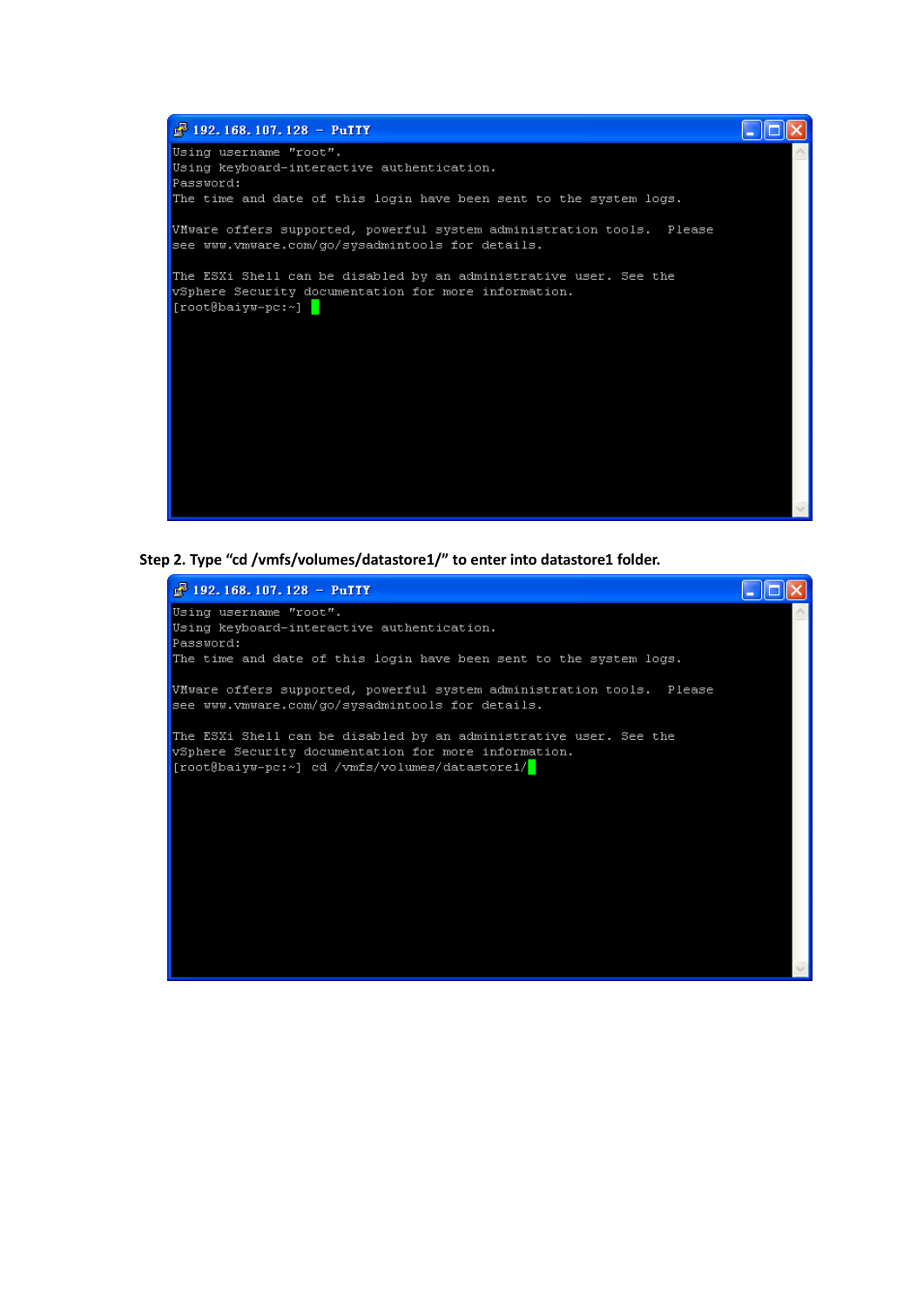

**Step 3. Type "ls -lrt" and you will see the sdVMwareESXi.tar file name that you just uploaded.**



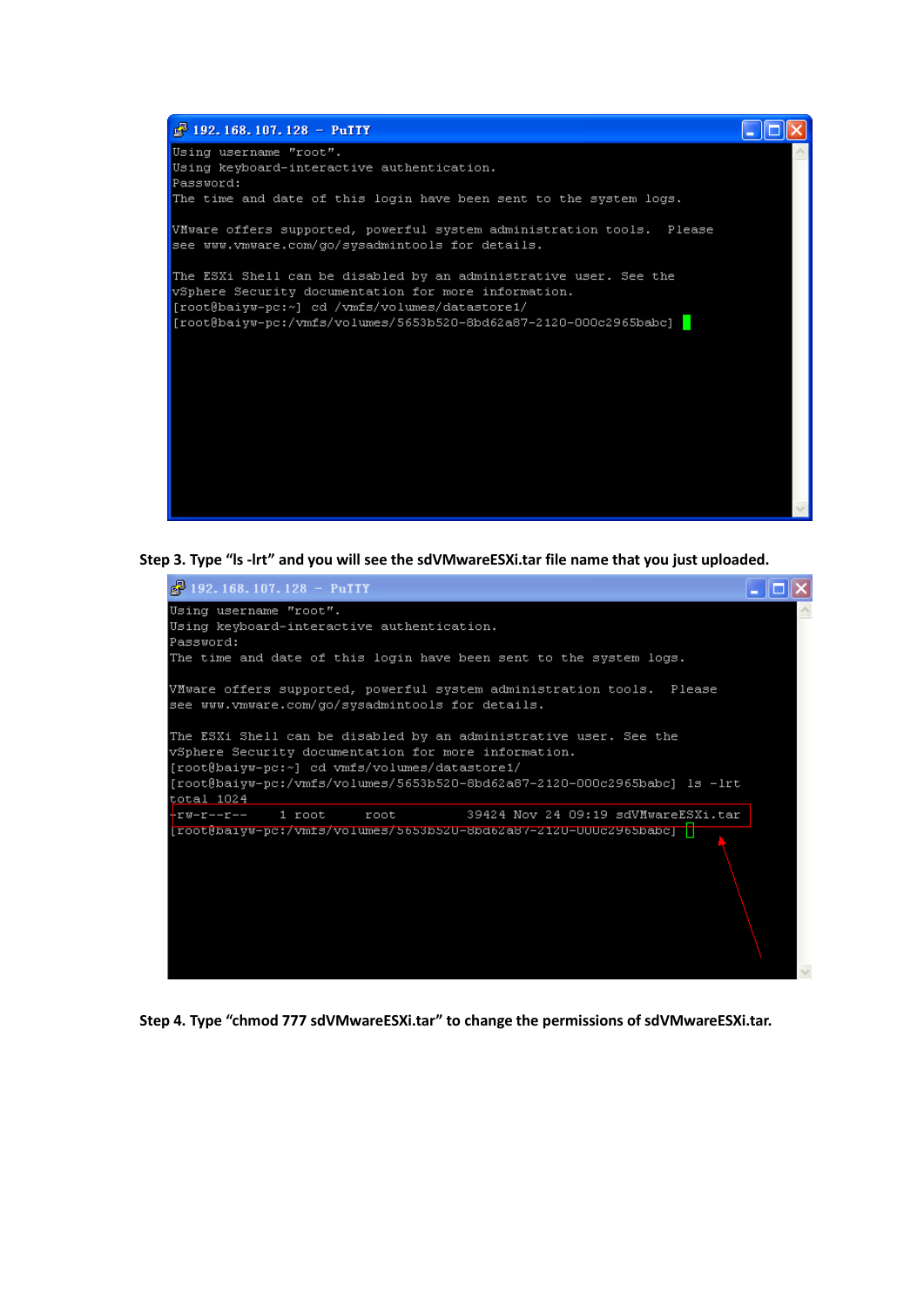

**Step 5. Type "tar –xvf sdVMwareESXi.tar" to extract it.**



**Step 6. Type "ls -lrt" to ensure you have extracted "tar –xvf sdVMwareESXi.tar". Then, you should see a folder named "sdVMwareESXi".**

|            |        |      | [root@baivw-pc:/vmfs/volumes/5653b520-8bd62a87-2120-000c2965babc]         |  |
|------------|--------|------|---------------------------------------------------------------------------|--|
|            |        |      | [root@baivw-pc:/vmfs/volumes/5653b520-8bd62a87-2120-000c2965babc]         |  |
|            |        |      | froot@baivw-pc:/vmfs/volumes/5653b520-8bd62a87-2120-000c2965babcl_ls_-lrt |  |
| total 1032 |        |      |                                                                           |  |
| -ruxruxrux | 1 root | root | 39424 Nov 24 09:19 sdVMwareESXi.tar                                       |  |
| drwxrwxrwx | 1 root | root | 1540 Nov 24 09:28 sdVHwareESXi                                            |  |
|            |        |      | $Inot \&$ haivw-nc:/vmfs/volumes/5653b520-8bd62a87-2120-000c2965babcli    |  |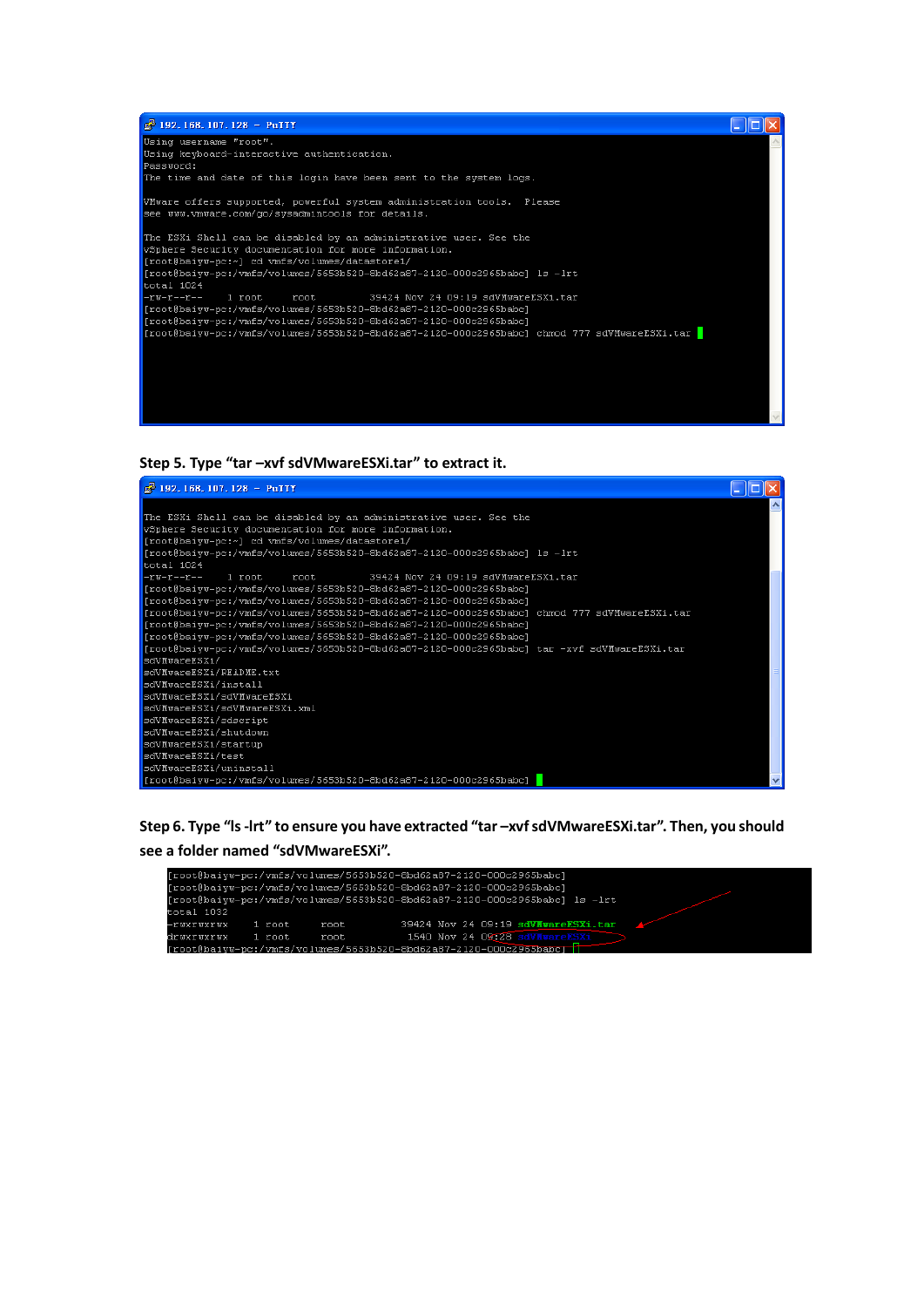| $\frac{1}{2}$ 5653b520-8bd62a87-2120-000c2965babc - root@192.168.107.128 - VinSCP                                       |                                                                |                                                          |                                        |                                                                                              | m             |  |  |  |  |
|-------------------------------------------------------------------------------------------------------------------------|----------------------------------------------------------------|----------------------------------------------------------|----------------------------------------|----------------------------------------------------------------------------------------------|---------------|--|--|--|--|
| Local Mark Eiles Commands Session Options Remote Help                                                                   |                                                                |                                                          |                                        |                                                                                              |               |  |  |  |  |
| 中居 Synchronize 国 ア 同 後 同 命 Queue v Transfer Settings Default<br>$\mathcal{B}$ .                                         |                                                                |                                                          |                                        |                                                                                              |               |  |  |  |  |
| root@192.168.107.128 New Session                                                                                        |                                                                |                                                          |                                        |                                                                                              |               |  |  |  |  |
| • 27 + → · 28 42 2<br>SDF: 本地磁盘                                                                                         |                                                                |                                                          |                                        |                                                                                              |               |  |  |  |  |
| <b>Bupload BECK X of La Properties   Di B</b>   H   H   V<br>  Repownload Re   Z' Edit X no Do Properties   白 同   日 □ 回 |                                                                |                                                          |                                        |                                                                                              |               |  |  |  |  |
| F:\VMware ESXi<br>/wmfs/volumes/5653b520-8bd62a87-2120-000c2965babc                                                     |                                                                |                                                          |                                        |                                                                                              |               |  |  |  |  |
| Name -                                                                                                                  | Size Type                                                      | Changed                                                  | Name $-$                               | Size Changed                                                                                 | Rights        |  |  |  |  |
| Đ.<br>SdVMwareESXi Quick Guide.docx<br>sdVMwareESXi.tar                                                                 | Parent directory<br>445 KB Microsoft Word<br>39 KB WinRAR 压缩文件 | $2015 - 11 - 24$<br>$2015 - 11 - 24$<br>$2015 - 11 - 24$ | a.<br>sdVMwareESXi<br>sdVMwareESXi.tar | 2015-11-24 星期二 下 rwxr-xr-x<br>2015-11-24 星期二 下 rwxrwxrwx<br>39 KB 2015-11-24 星期二 下 rwxrwxrwx |               |  |  |  |  |
|                                                                                                                         |                                                                |                                                          |                                        |                                                                                              |               |  |  |  |  |
|                                                                                                                         |                                                                | $\rightarrow$                                            | K                                      |                                                                                              | $\rightarrow$ |  |  |  |  |
| 0 B of 484 KB in 0 of 2                                                                                                 |                                                                | 1 hidden                                                 | 0 B of 39, 424 B in 0 of 2             |                                                                                              | 7 hidden      |  |  |  |  |
|                                                                                                                         |                                                                |                                                          |                                        | SFTP-3                                                                                       | 0:08:00       |  |  |  |  |

## **How to install sdVMwareESXi?**

**Step 1. Type "cd sdVMwareESXi" to enter into "sdVMwareESXi" folder.**

**Step 2. Type "ls -lrt" and it will list all current files under "sdVMwareESXi" folder. Now, it should show "install" file.** 

|            |        |      |  |                        | [root@baiyw-pc:/vmfs/volumes/5653b520-8bd62a87-2120-000c2965babc] cd sdVMwareESXi/     |
|------------|--------|------|--|------------------------|----------------------------------------------------------------------------------------|
|            |        |      |  |                        | [root@baivw-pc:/vmfs/volumes/5653b520-8bd62a87-2120-000c2965babc/sdVMwareESXi] ls -lrt |
| total 3072 |        |      |  |                        |                                                                                        |
| -ruxruxrux | 1 root | root |  |                        | 555 Nov 24 08:02 sdVHwareESXi.xml                                                      |
| -ruxruxrux | 1 root | root |  |                        | 11030 Nov 24 08:02 sdVMwareESXi                                                        |
| -ruxruxrux | 1 root | root |  |                        | 547 Nov 24 08:02 $\overline{\text{install}}$ 4                                         |
| -ruxruxrux | 1 root | root |  |                        | 1024 Nov 24 08:02 READHE.txt                                                           |
| -ruxruxrux | 1 root | root |  |                        | 462 Nov 24 08:02 uninstall                                                             |
| -ruxruxrux | 1 root | root |  | 8395 Nov 24 08:02 test |                                                                                        |
| -ruxruxrux | 1 root | root |  |                        | 270 Nov 24 08:02 startup                                                               |
| -ruxruxrux | 1 root | root |  |                        | 8415 Nov 24 08:02 shutdown                                                             |
| -ruxruxrux | 1 root | root |  |                        | 27 Nov 24 08:02 sdscript                                                               |
|            |        |      |  |                        | [root@baiyw-pc:/vmfs/volumes/5653b520-8bd62a87-2120-000c2965babc/sdVMwareESXi]         |

**Step 3. Type "./install" to install sdVMwareESXi. At this time, sdVMwareESXi is set to**